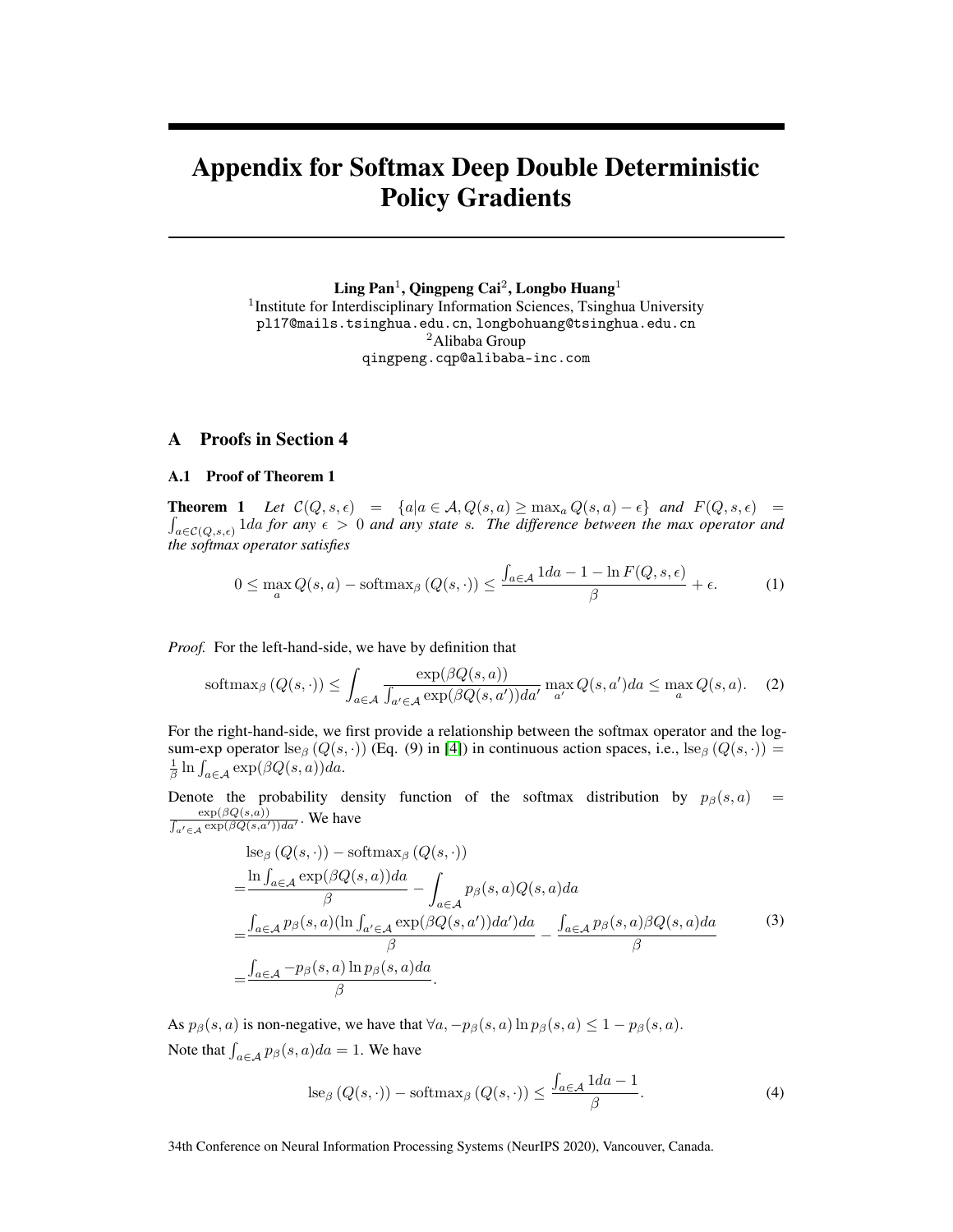Secondly, by the definition of the log-sum-exp operator and the fact that  $\mathcal{C}(Q, s, \epsilon)$  is a subset of A, we have

$$
\begin{split} \operatorname{lse}_{\beta} \left( Q(s, \cdot) \right) &= \frac{\ln \int_{a \in \mathcal{A}} \exp(\beta Q(s, a)) da}{\beta} \\ &\geq \frac{\ln \int_{a \in \mathcal{C}(Q, s, \epsilon)} \exp(\beta Q(s, a)) da}{\beta} \\ &\geq \frac{\ln \int_{a \in \mathcal{C}(Q, s, \epsilon)} \exp\left(\beta (\max_{a} Q(s, a) - \epsilon)\right) da}{\beta} \\ &\geq \frac{\ln F(Q, s, \epsilon) + \beta (\max_{a} Q(s, a) - \epsilon)}{\beta}. \end{split} \tag{5}
$$

As a result, we get the inequality of the max operator and the log-sum-exp operator as in Eq. [\(6\)](#page-1-0).

$$
\operatorname{lse}_{\beta}(Q(s,\cdot)) \ge \max_{a} Q(s,a) + \frac{\ln F(Q,s,\epsilon) - \beta \epsilon}{\beta}.
$$
 (6)

Finally, combining Eq. [\(4\)](#page-0-0) and Eq. [\(6\)](#page-1-0), we obtain Eq. [\(1\)](#page-0-1).

**Remark.** In a special case where for any state s, the set of the maximum actions at s with respect to the Q-function  $Q(s, a)$  covers a continuous set,  $\epsilon$  can be 0 and the upper bound in Eq. [\(1\)](#page-0-1) still holds as  $F(Q, s, 0) > 0$ , which turns into  $\frac{\int_{a \in A} 1 da - 1 - \ln F(Q, s, 0)}{\beta}$ . Please also note that when  $Q(s, a)$ is a constant function w.r.t. a, the upper bound will be 0 in this case as from Eq. [\(3\)](#page-0-2), we get that  $\text{lse}_{\beta}\left(Q(s,\cdot)\right) - \text{softmax}_{\beta}\left(Q(s,\cdot)\right) = \frac{\ln \int_{a \in \mathcal{A}} 1 da}{\beta} \text{ and } \text{lse}_{\beta}\left(Q(s,\cdot)\right) \ge \max_{a} Q(s,a) + \frac{\ln \int_{a \in \mathcal{A}} 1 da}{\beta}.$ 

# A.1.1 Discussion of Theorem 1 and Results in [\[6\]](#page-6-1).

A recent work [\[6\]](#page-6-1) studies the distance between the max and the softmax operators in the discrete setting. However, the proof technique in [\[6\]](#page-6-1) is limited to discrete action space, and cannot be naturally extended to continuous action space. Specifically, following the line of analysis in [\[6\]](#page-6-1), the gap between the max operator and the softmax operator is given by

$$
\frac{\int_{a\in\mathcal{A}}\frac{1}{D}\exp(-\beta\delta(s,a))\delta(s,a)da}{\int_{a\in\mathcal{A}}\frac{1}{D}\exp(-\beta\delta(s,a))da} = \frac{\int_{a\in\mathcal{A}-\mathcal{A}_m}\frac{1}{D}\exp(-\beta\delta(s,a))\delta(s,a)da}{c + \int_{a\in\mathcal{A}-\mathcal{A}_m}\frac{1}{D}\exp(-\beta\delta(s,a))da},\tag{7}
$$

where  $\mathcal{A}_m$  is the set of actions where the Q-function  $Q(s, \cdot)$  attains the maximum value,  $\delta(s, a)$  =  $\max_{a'} Q(s, a') - Q(s, a), D = \int_{a \in \mathcal{A}} 1 da$ , and  $c = \int_{a \in \mathcal{A}} \frac{I_{a \in \mathcal{A}_m}}{D} da$ , where  $I_{a \in \mathcal{A}_m}$  is the indicator function of event  $\{a \in A_m\}$ . Please note that the analysis in [\[6\]](#page-6-1) requires that  $c > 0$ , which does not always hold in the continuous case. As a result, the proof technique in [\[6\]](#page-6-1) cannot be naturally extended to the continuous action setting, and we provide a new and different analysis in Theorem 1.

#### A.2 Proof of Theorem 2

Theorem 2 *For any iteration* t*, the difference between the optimal value function* V <sup>∗</sup> *and the value function induced by softmax value iteration at the t-th iteration*  $V_t$  *satisfies:* 

$$
||V_t - V^*||_{\infty} \le \gamma^t ||V_0(s) - V^*(s)||_{\infty} + \frac{1}{1 - \gamma} \frac{\beta \epsilon + \int_{a \in \mathcal{A}} 1 da - 1}{\beta} - \sum_{k=1}^t \gamma^{t-k} \frac{\min_s \ln F(Q_k, s, \epsilon)}{\beta}.
$$
\n
$$
(8)
$$

*Proof.* By the definition of softmax value iteration, we get

$$
|V_{t+1}(s) - V^*(s)|
$$
  
=|softmax<sub>β</sub> (Q<sub>t+1</sub>(s, ·)) – max<sub>a</sub> Q<sup>\*</sup>(s, a)|  
≤|softmax<sub>β</sub> (Q<sub>t+1</sub>(s, ·)) – max<sub>a</sub> Q<sub>t+1</sub>(s, a)| + | max<sub>a</sub> Q<sub>t+1</sub>(s, a) – max<sub>a</sub> Q<sup>\*</sup>(s, a)|. (9)

<span id="page-1-0"></span>
$$
\qquad \qquad \Box
$$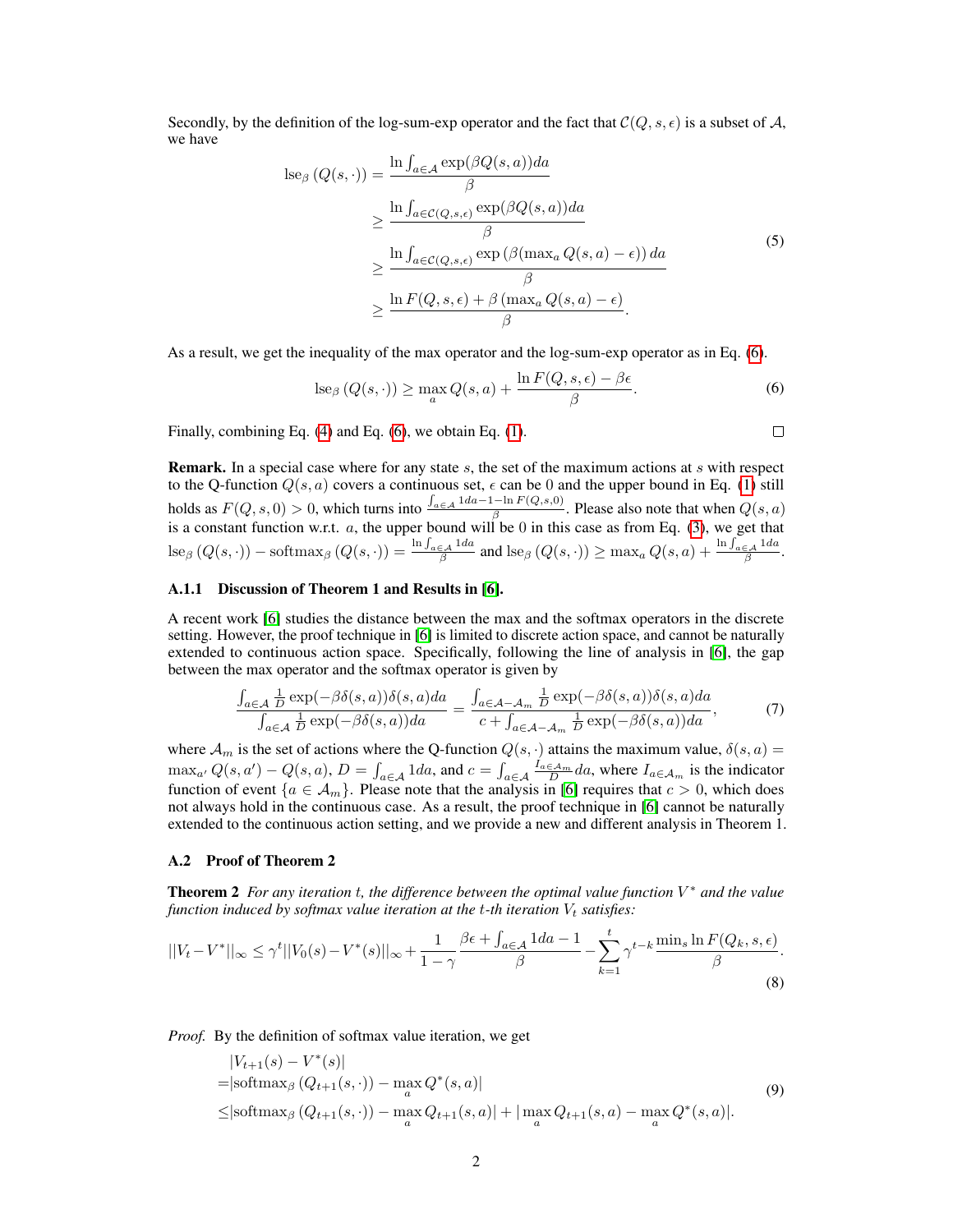According to Theorem 1 and the fact that the max operator is non-expansive [\[5\]](#page-6-2), we have

$$
|V_{t+1}(s) - V^*(s)| \le \frac{\beta \epsilon + \int_{a \in \mathcal{A}} 1 da - 1 - \ln F(Q_{t+1}, s, \epsilon)}{\beta} + \max_{a} |Q_{t+1}(s, a) - Q^*(s, a)|. \tag{10}
$$

We also have the following inequality

<span id="page-2-1"></span><span id="page-2-0"></span>
$$
|Q_{t+1}(s,a') - Q^*(s,a')| \le \gamma \max_{s'} |V_t(s') - V^*(s')|.
$$
 (11)

Combining [\(10\)](#page-2-0) and [\(11\)](#page-2-1), we obtain

$$
||V_{t+1}(s) - V^*(s)||_{\infty} \le \frac{\beta \epsilon + \int_{a \in \mathcal{A}} 1 da - 1 - \min_{s} \ln F(Q_{t+1}, s, \epsilon)}{\beta} + \gamma ||V_t(s) - V^*(s)||_{\infty}.
$$
\n(12)

Therefore, we have

$$
||V_t(s) - V^*(s)||_{\infty}
$$
  
\n
$$
\leq \gamma^t ||V_0(s) - V^*(s)||_{\infty} + \sum_{k=1}^t \gamma^{t-k} \frac{\beta \epsilon + \int_{a \in \mathcal{A}} 1 da - 1 - \min_s \ln F(Q_k, s, \epsilon)}{\beta}
$$
  
\n
$$
\leq \gamma^t ||V_0(s) - V^*(s)||_{\infty} + \frac{1}{1 - \gamma} \frac{\beta \epsilon + \int_{a \in \mathcal{A}} 1 da - 1}{\beta} - \sum_{k=1}^t \gamma^{t-k} \frac{\min_s \ln F(Q_k, s, \epsilon)}{\beta}.
$$
\n(13)

## B Softmax Helps to Smoooth the Optimization Landscape

# B.1 Comparative Study on the Smoothing Effect of TD3 and SD3

<span id="page-2-2"></span>We demonstrate the smoothing effect of SD3 on the optimization landscape in this section, where experimental setup is the same as in Section 4.1 in the text for the comparative study of SD2 and DDPG. Experimental details can be found in Section [B.2.](#page-3-0)



Figure 1: Analysis of smoothing effect of TD3 and SD3 in the MoveCar environment.

The performance comparison of SD3 and TD3 is shown in Figure [1\(](#page-2-2)a), where SD3 significantly outperforms TD3. Next, we analyze the smoothing effect of SD3 on the optimization landscape by the same way as in Section 4.1 in the text. We obtain the scatter plot of random perturbation in Figure [1\(](#page-2-2)b). Specifically,  $\phi_0$  and  $\phi_1$  are policy parameters learned by TD3 and SD3 during training from a same random initialization, where  $\phi_0$  corresponds to a sub-optimal policy that determines to move to the right at the initial position  $x_0$  while  $\phi_1$  corresponds to an optimal policy that determines to move to the left and is able to stay in the high-reward region. As demonstrated in Figure [1\(](#page-2-2)b), for TD3, we observe that blue triangles are around the origin, so the perturbations for its policy parameters  $\phi_0$  are close to zero. This implies that there is a flat region in  $\mathcal{L}_{\text{TD3}}$  and can be difficult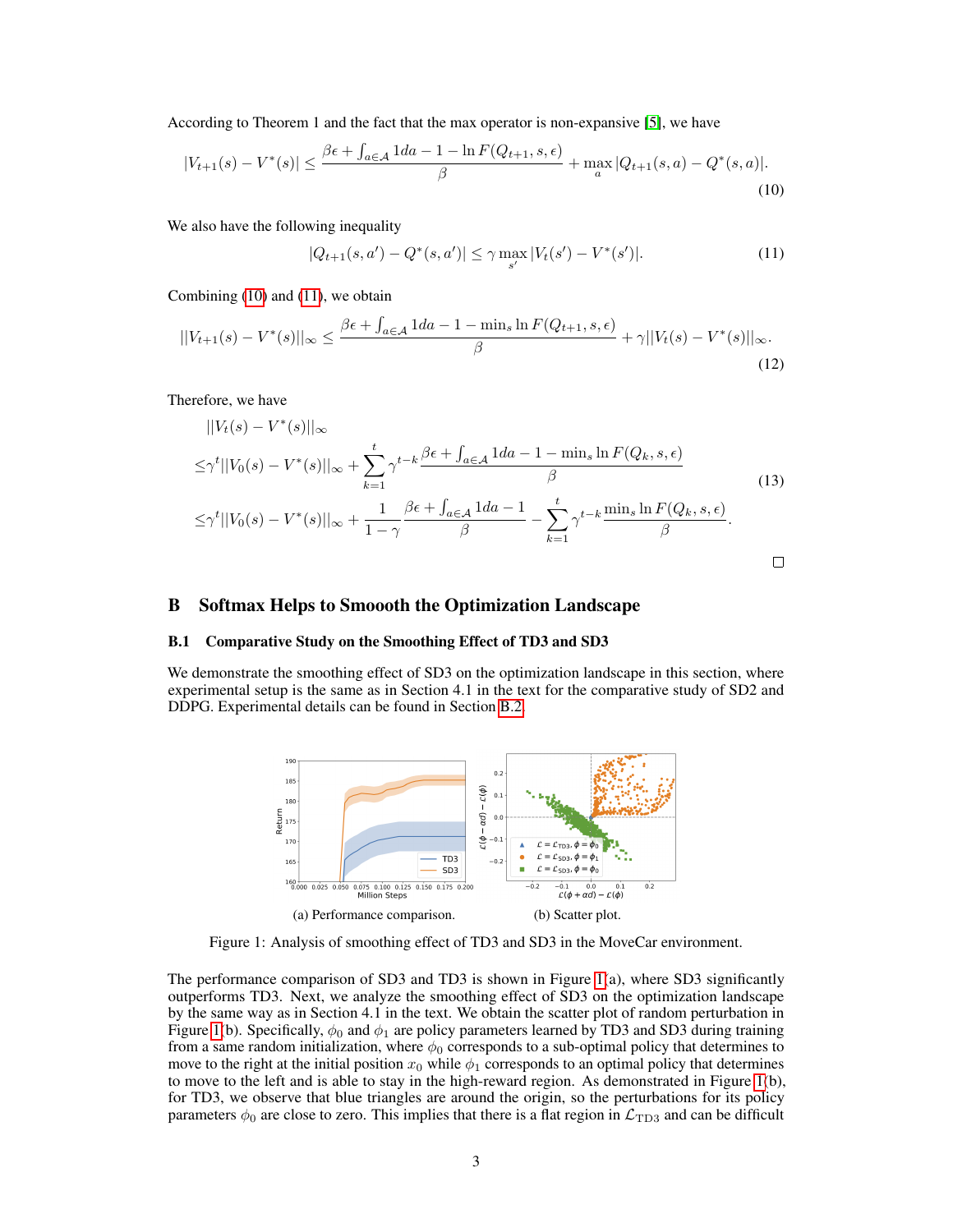for gradient-based methods to escape from [\[1\]](#page-6-3). For SD3, as the perturbations for its policy parameters  $\phi_1$  with respect to  $\mathcal{L}_{SD3}$  are all positive (orange circles), the point  $\phi_1$  is likely a local optimum. To demonstrate the critical effect of the softmax operator on the objective, we also evaluate the change of the loss function  $\mathcal{L}_{SD3}$  of SD3 with respect to parameters  $\phi_0$  from TD3. As shown in Figure [1\(](#page-2-2)b), the green squares indicate that the loss  $\mathcal{L}_{SD3}$  can be reduced following many directions, which shows the advantage of optimizing the softmax version of the objective.

<span id="page-3-1"></span>

Figure 2: Analysis of smoothing effect of TD3-K and SD3 in the MoveCar environment.

So far, we have demonstrated the smoothing effect of SD3 over TD3. We further compare SD3 and TD3- $K$  (which is introduced in Section 5.1 in the text) to demonstrate the critical effect of the softmax operator on the objective. The performance comparison is shown in Figure [2\(](#page-3-1)a), where  $K$  is the same as in SD3. As shown, although TD3-K performs better than TD3, SD3 still outperforms  $TD3-K$  by a large margin in final performance. With the same way of random perturbation as in the previous part, we demonstrate the scatter plot of the random perturbation in Figure [2\(](#page-3-1)b). Similarly, the evaluation of the change of the loss function  $\mathcal{L}_{SD3}$  of SD3 with respect to parameters  $\phi_0$  from TD3-K (green squares) shows the critical effect of the softmax operator on the objective, as the loss can be reduced following a number of directions.

#### <span id="page-3-0"></span>B.2 Experimental Setup in the MoverCar Environment

<span id="page-3-2"></span>Hyperparameters of DDPG and SD2 are summarized in Table [1.](#page-3-2) For TD3 and SD3, hyperparameters are the same as in Table [2,](#page-6-4) except that we use  $\mathcal{N}(0, 0.5)$  as in Table [1](#page-3-2) for exploration to ensure that the exploration noise is high enough during training to exclude the effect of lack of exploration. For the TD3-K algorithm in Figure [2,](#page-3-1) K is the same as in SD3. We run all algorithms are 100 times (with different random seeds 0-99).

| raone 1. Hyperparameters of BBT $\sigma$ and SB2. |                       |  |
|---------------------------------------------------|-----------------------|--|
| <b>Hyperparameter</b>                             | Value                 |  |
| Shared hyperparameters (From [3])                 |                       |  |
| Batch size                                        | 100                   |  |
| Critic network                                    | (400, 300)            |  |
| Actor network                                     | (400, 300)            |  |
| Learning rate                                     | $10^{-3}$             |  |
| Optimizer                                         | Adam                  |  |
| Replay buffer size                                | $10^{6}$              |  |
| Warmup steps                                      | 10 <sup>4</sup>       |  |
| <b>Exploration policy</b>                         | $\mathcal{N}(0, 0.5)$ |  |
| Discount factor                                   | 0.99                  |  |
| Target update rate                                | $5 \times 10^{-3}$    |  |
| Hyperparameters for SD2                           |                       |  |
| Number of samples $K$                             | 50                    |  |
| Action sampling noise $\bar{\sigma}$              | 0.2                   |  |
| Noise clipping coefficient $c$                    | $0.5\,$               |  |

Table 1: Hyperparameters of DDPG and SD2.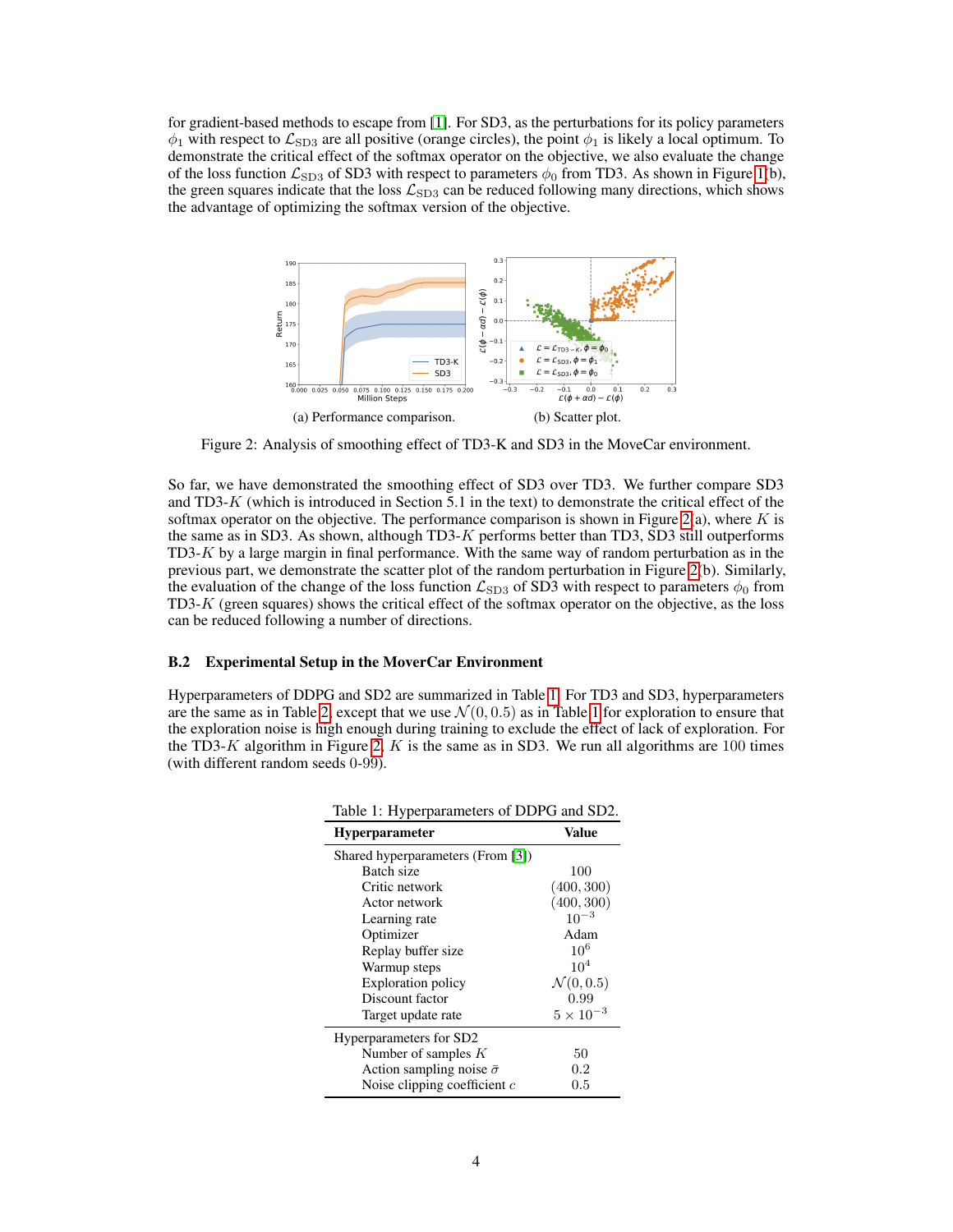# C Softmax Deep Deterministic Policy Gradients

#### C.1 The SD2 Algorithm

The full SD2 algorithm is shown in Algorithm [1.](#page-4-0)

# <span id="page-4-0"></span>Algorithm 1 SD2

1: Initialize the critic network Q and the actor network  $\pi$  with random parameters  $\theta$ ,  $\phi$ 2: Initialize target networks  $\theta^- \leftarrow \theta, \phi^- \leftarrow \phi$ 3: Initialzie replay buffer B 4: for  $t = 1$  to  $T$  do 5: Select action a with exploration noise  $\epsilon \sim \mathcal{N}(0, \sigma)$  based on  $\pi$ 6: Execute action a, observe reward r, new state  $s'$  and done d 7: Store transition tuple  $(s, a, r, s', d)$  in  $\beta$ 8: Sample a mini-batch of N transitions  $\{(s, a, r, s', d)\}$  from B 9: Sample K noises  $\epsilon \sim \mathcal{N}(0, \bar{\sigma})$  $10:$  $\gamma' \leftarrow \pi(s'; \phi^{-}) + \text{clip}(\epsilon, -c, c)$ 11: softmax<sub>β</sub>  $(Q(s', \cdot; \theta^{-})) \leftarrow \mathbb{E}_{\hat{a}' \sim p} \left[ \frac{\exp(\beta Q(s', \hat{a}', \theta^{-})) Q(s', \hat{a}', \theta^{-})}{n(\hat{a}')}\right]$  $\left[\frac{\phi^-(\beta^+)(Q(s',\hat a';\theta^-))}{p(\hat a')} \right] / \mathbb{E}_{\hat a'\sim p} \left[ \frac{\exp(\beta Q(s',\hat a';\theta^-))}{p(\hat a')} \right]$  $\frac{Q(s',\hat{a}';\theta^-))}{p(\hat{a}')}\bigg[$ 12:  $y_i \leftarrow r + \gamma(1 - d) \text{softmax}_{\beta} (Q(s^{\overline{\prime}}, \cdot; \theta^{-}))$ 13: Update the parameter  $\theta$  of the critic according to Bellman loss:  $\frac{1}{N} \sum_{s} (Q(s, a; \theta) - y)^2$ 14: Update the parameter  $\phi$  of the actor by policy gradient:  $\frac{1}{N} \sum_{s} \left[ \nabla_{\phi}(\pi(s; \phi)) \nabla_{a} Q(s, a; \theta) \right]_{a = \pi(s; \phi)} \right]$ 15: Update target networks:  $\theta^- \leftarrow \tau \theta + (1 - \tau) \theta^-, \phi^- \leftarrow \tau \phi + (1 - \tau) \phi^-$ 16: end for

## C.2 Proof of Theorem 3

**Theorem 3** Denote the bias of the value estimate and the true value induced by T as bias(T) =  $\mathbb{E}[\mathcal{T}(s')] - \mathbb{E}[Q(s', \pi(s'; \phi^-); \theta^{\text{true}})].$  Assume that the actor is a local maximizer with respect to the *critic, then there exists noise clipping parameter*  $c > 0$  *such that* bias( $\mathcal{T}_{SD2}$ )  $\leq$  bias( $\mathcal{T}_{DDPG}$ ).

*Proof.* By definition, we have

$$
\mathcal{T}_{\text{DDPG}}(s') = Q(s', \pi(s'; \phi^-); \theta^-), \quad \mathcal{T}_{\text{SD2}}(s') = \text{softmax}_{\beta}(Q(s', \cdot; \theta^-))
$$
\n(14)

Assume that the actor is a local maximizer with respect to the critic. There exists  $c > 0$  such that for any state s', the action selected by the policy  $\pi(s'; \phi^-)$  at state s' is a local maximum of the Q-function  $Q(s', \cdot; \theta^{-})$ , i.e.,

$$
Q(s', \pi(s'; \phi^-); \theta^-) = \max_{a \in \mathcal{A}_c} Q(s', a; \theta^-). \tag{15}
$$

From Theorem 1, we have that

$$
\text{softmax}_{\beta}(Q(s', \cdot; \theta^{-})) \le \max_{a \in \mathcal{A}_{c}} Q(s', a; \theta^{-}). \tag{16}
$$

Thus,

$$
\text{softmax}_{\beta}(Q(s', \cdot; \theta^{-})) \le Q(s', \pi(s'; \phi^{-}); \theta^{-}),\tag{17}
$$

 $\Box$ 

and we obtain  $\mathcal{T}_{SD2}(s') \leq \mathcal{T}_{DDPG}(s')$ . Therefore,  $bias(\mathcal{T}_{SD2}) \leq bias(\mathcal{T}_{DDPG})$ .

#### C.3 Comparison of Estimation of Value Functions of DDPG and Deterministic SAC

Figure [3\(](#page-5-0)a) shows the value estimates and true values of DDPG and Deterministic SAC, and Figure [3\(](#page-5-0)b) demonstrates the corresponding bias of value estimations, from which we observe that Deterministic SAC incurs larger overestimation bias in comparison with DDPG.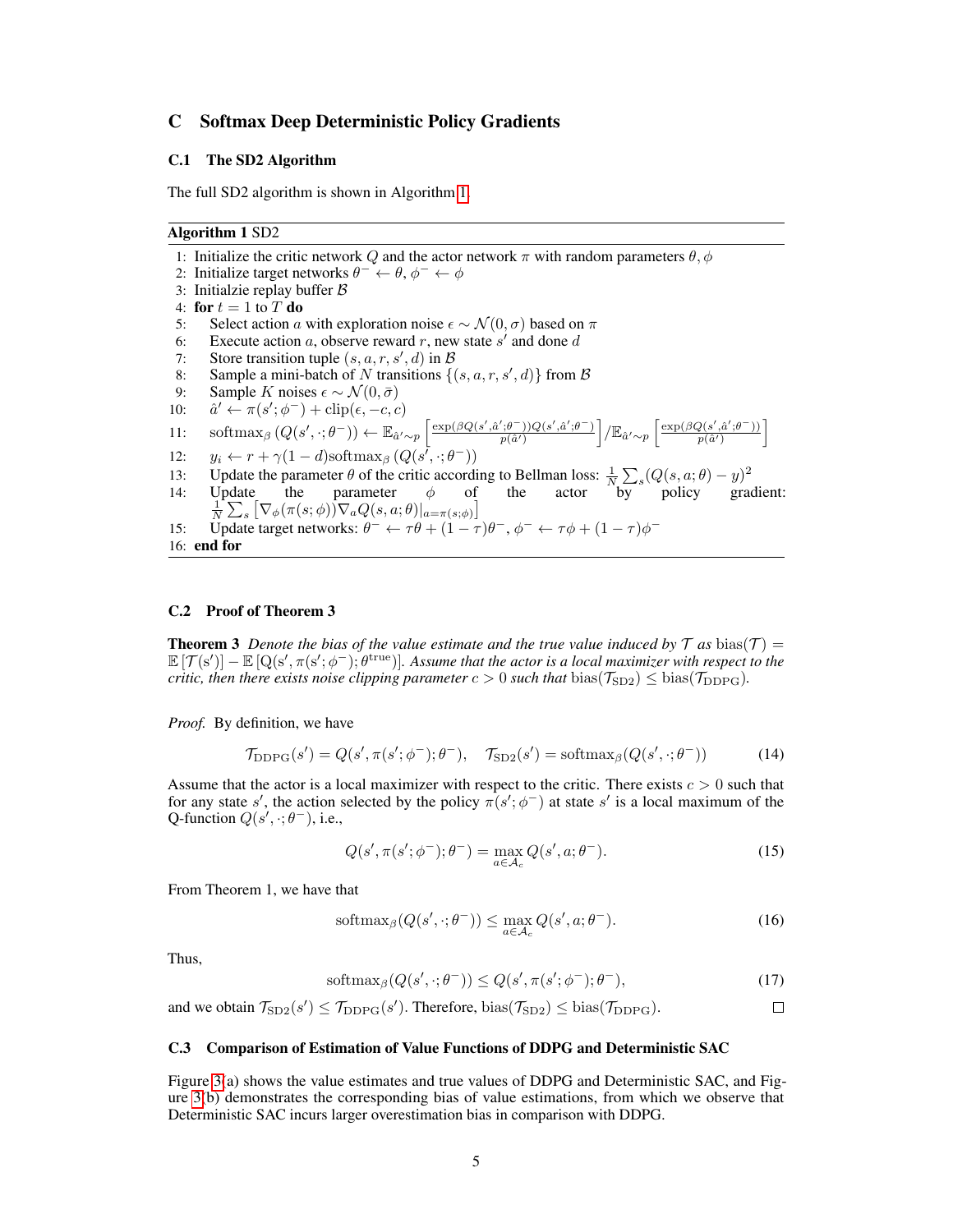<span id="page-5-0"></span>

Figure 3: Comparison of estimations of value functions of DDPG and Deterministic SAC.

# D Softmax Deep Double Deterministic Policy Gradients

### D.1 Proof of Theorem 4

**Theorem 4** *Denote*  $T_{\text{TD3}}$ *,*  $T_{\text{SD3}}$  *the value estimation functions of TD3 and SD3 respectively, then we*  $have \text{ bias}(\mathcal{T}_{SD3}) \geq bias(\mathcal{T}_{TD3}).$ 

*Proof.* By definition, we have

$$
\mathcal{T}_{\text{TD3}}(s') = \hat{Q}_i(s', \hat{a}'), \quad \mathcal{T}_{\text{SD3}}(s') = \text{softmax}_{\beta}(\hat{Q}_i(s', \hat{a}')). \tag{18}
$$

Since

$$
\mathbb{E}\left[\hat{Q}_i(s',\hat{a}')\right] = \mathbb{E}\left[\text{softmax}_0(\hat{Q}_i(s',\hat{a}'))\right],\tag{19}
$$

it suffices to prove that  $\forall \beta \geq 0$ ,

$$
\text{softmax}_{\beta}\left(\hat{Q}_i(s',\hat{a}')\right) \geq \text{softmax}_0\left(\hat{Q}_i(s',\hat{a}')\right). \tag{20}
$$

Now we show that the softmax operator is increasing with  $\beta$ . By definition,

$$
\nabla_{\beta} \text{softmax}_{\beta} (Q(s, \cdot))
$$
\n
$$
= \nabla_{\beta} \frac{\int_{a \in \mathcal{A}} e^{\beta Q(s, a)} Q(s, a) da}{\int_{a' \in \mathcal{A}} e^{\beta Q(s, a')} da'}
$$
\n
$$
= \frac{\int_{a \in \mathcal{A}} e^{\beta Q(s, a)} Q^{2}(s, a) da \times \int_{a' \in \mathcal{A}} e^{\beta Q(s, a')} da'}{\left(\int_{a' \in \mathcal{A}} e^{\beta Q(s, a')} da'\right)^{2}} - \frac{\left(\int_{a \in \mathcal{A}} e^{\beta Q(s, a)} Q(s, a) da\right)^{2}}{\left(\int_{a' \in \mathcal{A}} e^{\beta Q(s, a')} da'\right)^{2}}.
$$
\n(21)

From the Cauchy-Schwarz inequality, we have  $\forall \beta, \nabla_{\beta}$ softmax<sub>β</sub> ( $Q(s, \cdot)$ ) ≥ 0. Thus, softmax<sub>β</sub> attains its minimum at  $\beta = 0$ .  $\Box$ 

# E Experimental Setup

#### E.1 Hyperparameters

Hyperparameters of DDPG, TD3, and SD3 are shown in Table [2,](#page-6-4) where DDPG refers to 'OurDDPG' in [\[2\]](#page-6-6). Note that all hyperparameters are the same for all environments except for Humanoid-v2, as TD3 with default hyperparameters in this environment almost fails. For Humanoid-v2, the hyperparameters is a tuned set as provided in author's open-source implementation [\[2\]](#page-6-6) to make TD3 work in this environment. For SD3, the parameter  $\beta$  is  $10^{-3}$  for Ant-v2,  $5 \times 10^{-3}$  for HalfCheetah-v2,  $5 \times 10^{-2}$  for BipedalWalker-v2, Hopper-v2, and Humanoid-v2,  $10^{-1}$  for Walker2d-v2,  $5 \times 10^{-1}$  for LunarLanderContinuous-v2, and a relatively large  $\beta = 5 \times 10^2$  for Swimmer-v2.